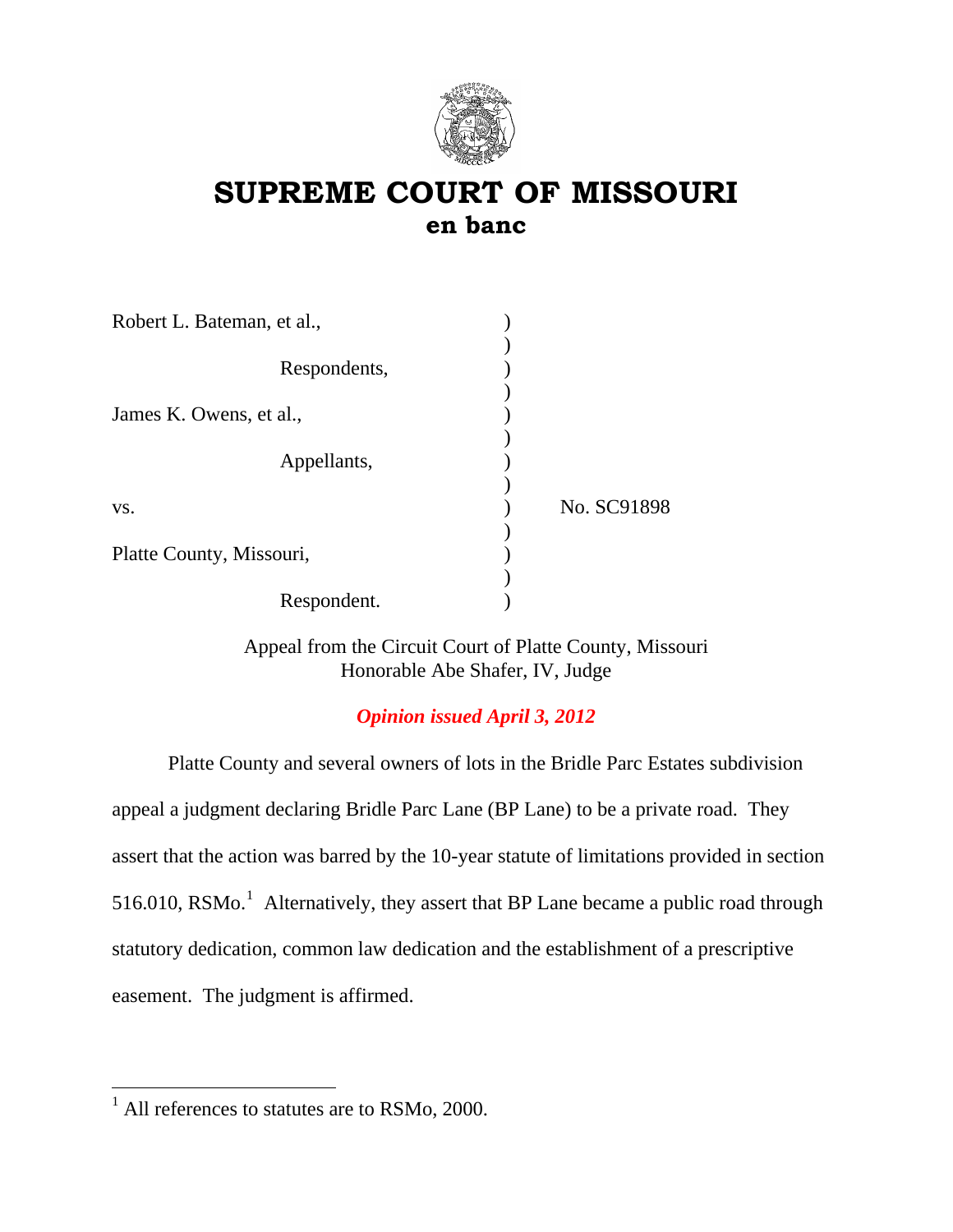#### FACTS

In 1980, Yiddy Bloom owned a single tract of land located south of Mace Road. Bloom's property was separated from Mace Road by three other properties. In September 1980, the owners of these three properties granted Bloom three separate, contiguous easements extending from Mace Road to Bloom's property. The easements provided the only access from Bloom's property to Mace Road and specifically granted Bloom and his "successors and assigns" a "street and right of way easement."

In December 1980, Platte County approved a plat for the three properties traversed by Bloom's easements. The plat established the Bridle Parc Estates subdivision (BP-I) and depicted a street from Bloom's property to Mace Road. The street was located on Bloom's easements. The BP-I plat dedicated all streets and roads on the plats to public use. Bloom did not sign the plat.

 In September 1984, Platte County approved a plat subdividing Bloom's property into the Bridle Parc Estates II subdivision (BP-II). The BP-II plat depicted a street running south from the street on the BP-I plat and terminating at the southern boundary of the BP-II subdivision. Like the BP-I plat, the BP-II plat dedicated all streets to public use and was not signed by Bloom. When BP-II was platted, the street through BP-II had no continuity with any public road.

After the BP-II plat was finalized, Bloom sold all of his BP-II lots to Robert Pease. Pease then sold all of the BP-II lots to new owners who signed the BP-II plat. The BP-II plat was amended in 1985 by consent of all of the BP-II landowners. The amendment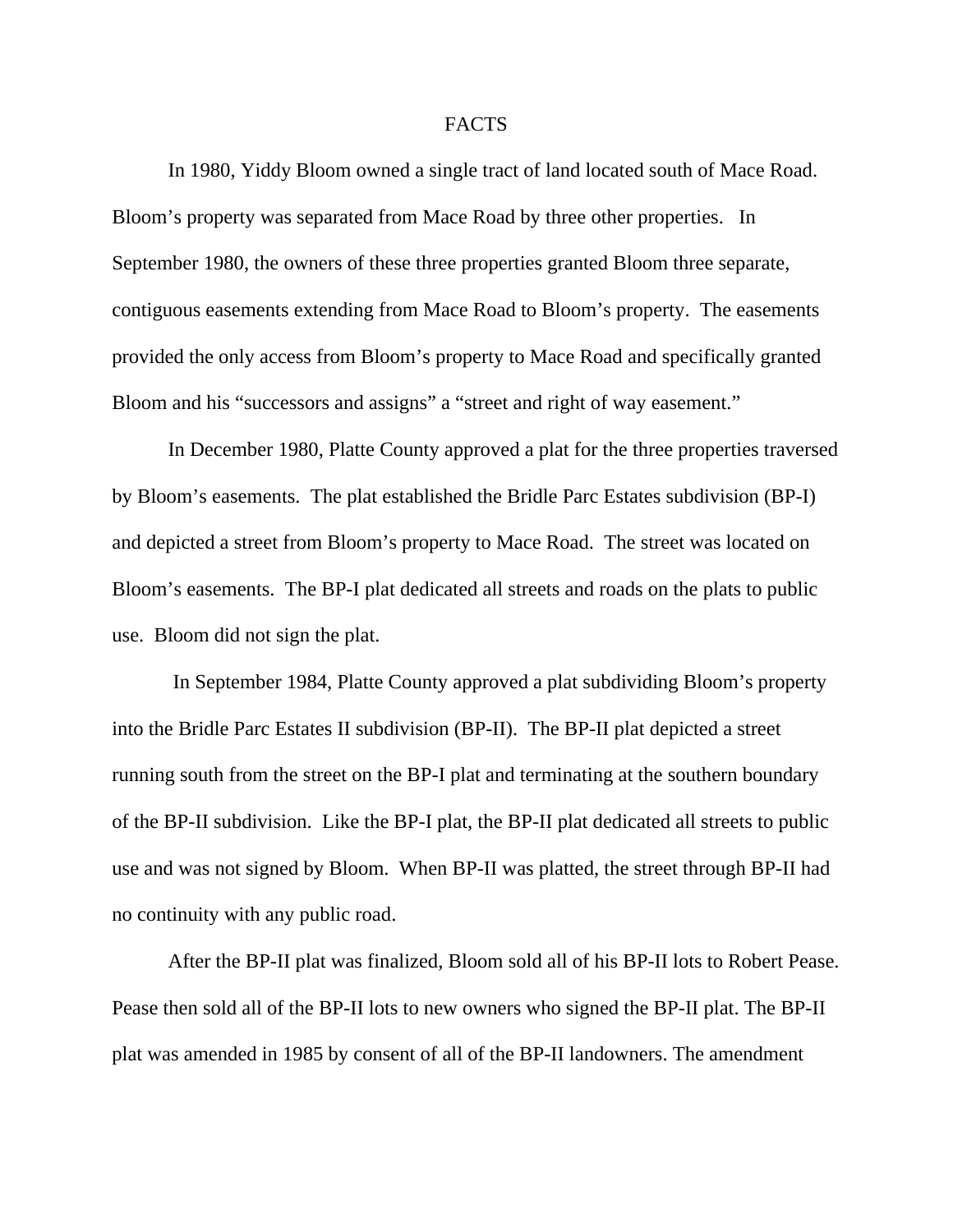corrected boundaries and rededicated a modified BP Lane to public use. The amended plat was recorded with Platte County on October 3, 1988.

In 2005, a developer attempted to plat a new subdivision within BP-II and sought Platte County's approval to use BP Lane as a public road. BP-II resident Robert Bateman objected and notified Platte County of the private easements on which BP Lane was situated. On May 25, 2006, the County notified Bateman of its determination that "Bridle Parc Lane is within public right-of-way."

On July 7, 2006, Bateman filed a two-count petition against the county seeking declaratory and injunctive relief. Bateman's petition asserted that BP Lane could not be dedicated to public use at the time BP-I and BP-II were platted because the easement owners never had consented to the dedication.

 Platte County filed an answer denying the claims in the petition and asserting Bateman's claims were "untimely and barred by the statute of limitations." The circuit court permitted other landowners in BP-I and BP-II to intervene as either plaintiffs or defendants in the lawsuit.

The circuit court conducted a bench trial. Platte County and the intervening defendants argued that BP Lane had been dedicated statutorily to public use through the recorded BP-I and BP-II plats. Alternatively, they argued that BP Lane became a public road through a common law dedication or prescriptive easement. Bateman and the intervening plaintiffs (collectively, plaintiffs) argued that BP Lane never was dedicated to public use because the easement holders, beginning with Yiddy Bloom, never relinquished their private easements. Plaintiffs also presented testimony supporting their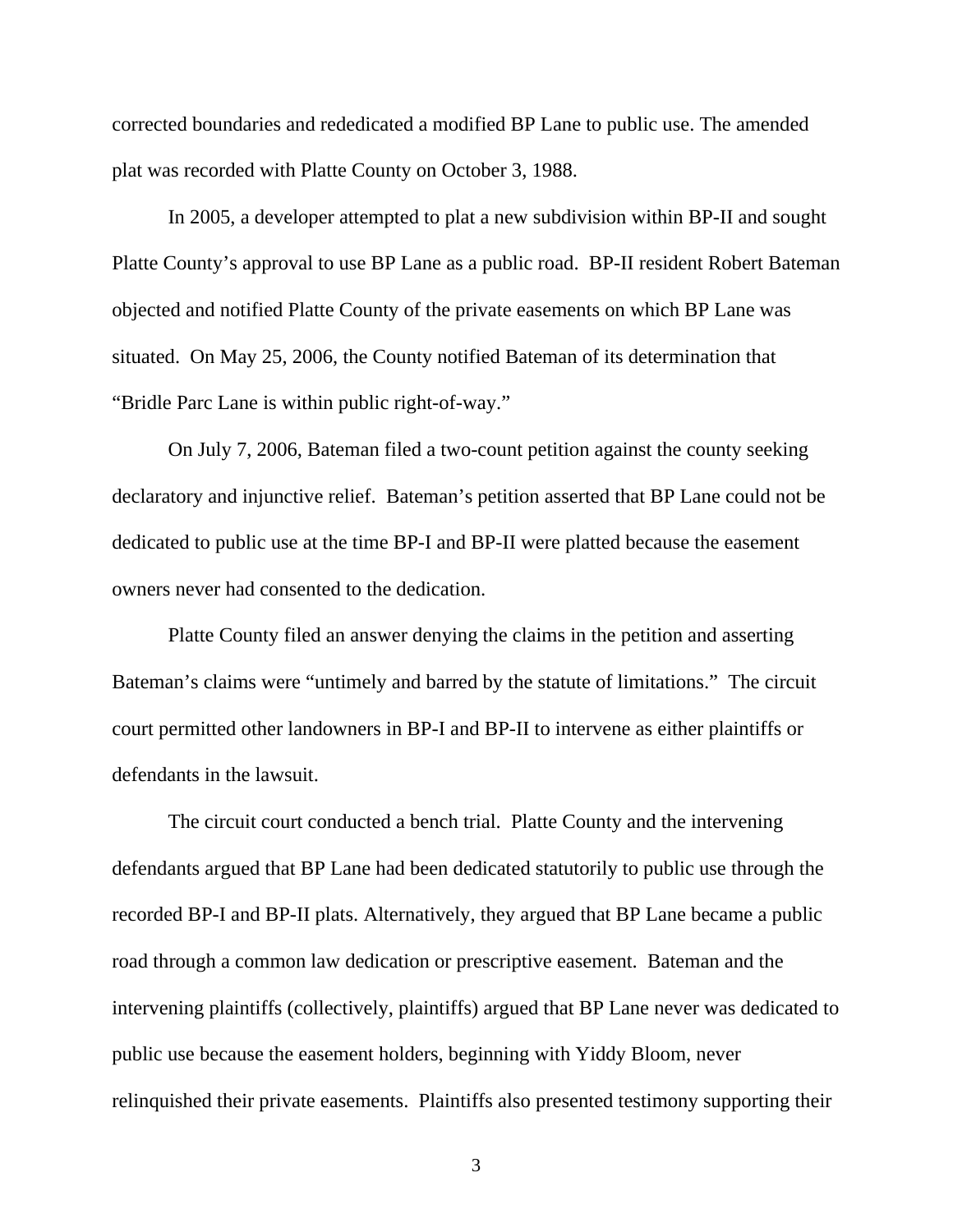position that BP Lane was used primarily by subdivision residents and never was used by the general public as a public road.

The circuit court entered a judgment declaring BP Lane to be a private road. The circuit court found that BP Lane was "never legally dedicated to public use" because the easement holders did not consent to the dedication. The court also found that BP Lane was used as a private road, not a public road. The court did not address the statute of limitations defense. Defendants appeal.

#### ANALYSIS

#### I. Section 516.010

Defendants assert that the circuit court erred in failing to determine that Bateman's claim for declaratory judgment was barred by the 10-year statute of limitations in Section 516.010. The applicability of a statute of limitation argument presents a question of law subject to de novo review. *Warren County Concrete, L.L.C. v. Peoples Bank & Trust Co.,* 340 S.W.3d 289, 290 (Mo. App. 2011).

The circuit court properly declined to address defendant's statute of limitations defense because the defense was waived. Rule 55.08 requires a party to plead all affirmative defenses, including a statute of limitations defense. In *Knisely v. Leathe*, 166 S.W. 257, 261 (1914), this Court held that one seeking to take advantage of the statute of limitations "must plead the very provision on which he depends.'" *Modine Manufacturing Company v. Carlock*, 510 S.W.2d 462, 467 (Mo. 1974); *see also Reynolds v. Carter County,* 323 S.W.3d 447, 452 (Mo. App. 2010); *Southwestern Bell Telephone Co. v. Buie*, 758 S.W.2d 157, 161 (Mo. App.1988).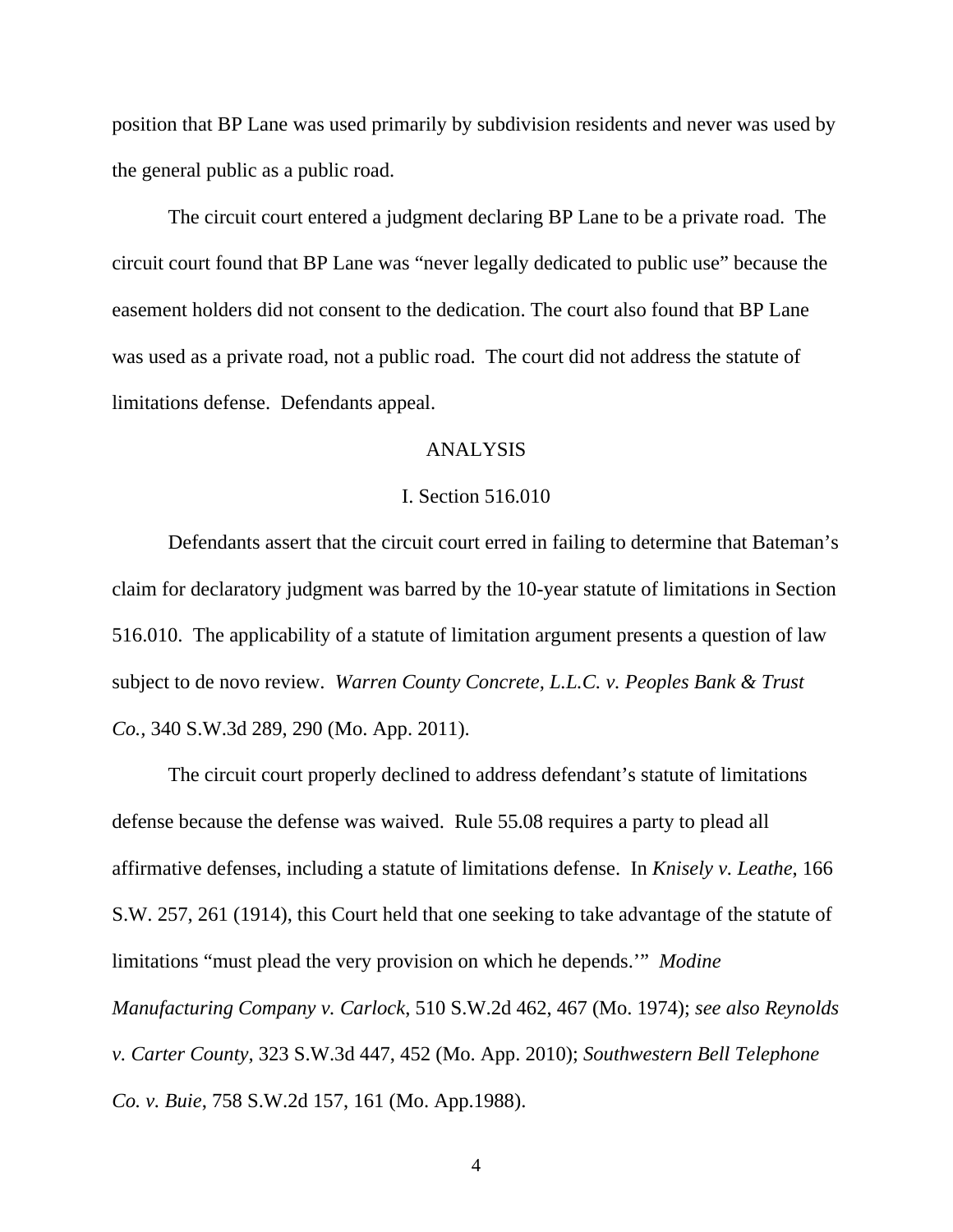In this case, the county's initial answer alleged only that Bateman's claims were "untimely and barred by the statute of limitations." Likewise, after additional plaintiffs and defendants intervened, defendants' answer again alleged only that plaintiffs' claims were "barred by the statute of limitations." Neither answer included a reference to a particular statute of limitation. A general reference to "the statute of limitations" does not satisfy the necessity of pleading the particular provision relied upon. See, *Livingston v. Webster County Bank*, 868 S.W.2d 154, 156 (Mo. App. 1994) (motion to dismiss that pleaded "barred by the applicable Missouri Statute of Limitations" did not plead the particular statute of limitation and was deficient); *Tudor v. Tudor*, 617 S.W.2d 610, 613 (Mo. App. 1981)(defendant's allegation that plaintiff's claim was "barred by the statute of limitations" held insufficient to raise the affirmative defense).

Defendants argue that their statute of limitations defense was tried by consent pursuant to Rule 55.33(b) because plaintiffs asserted in a post-trial brief that the action was not barred by section 516.010. Rule 55.33(b) deals with "Amendments to Conform to the Evidence" and states, in pertinent part:

> When issues not raised by the pleadings are tried by express or implied consent of the parties, they shall be treated in all respects as if they had been raised in the pleadings. Such amendment of the pleadings as may be necessary to cause them to conform to the evidence and to raise these issues may be made upon motion of any party at any time, even after judgment; but failure so to amend does not affect the result of the trial of these issues.

Plaintiffs' reference to section 516.010 in a post-trial brief does not constitute trial of the issue by express or implied consent. Asserting a statute of limitation after the trial is over cannot constitute trial by consent. A defense must be asserted specifically before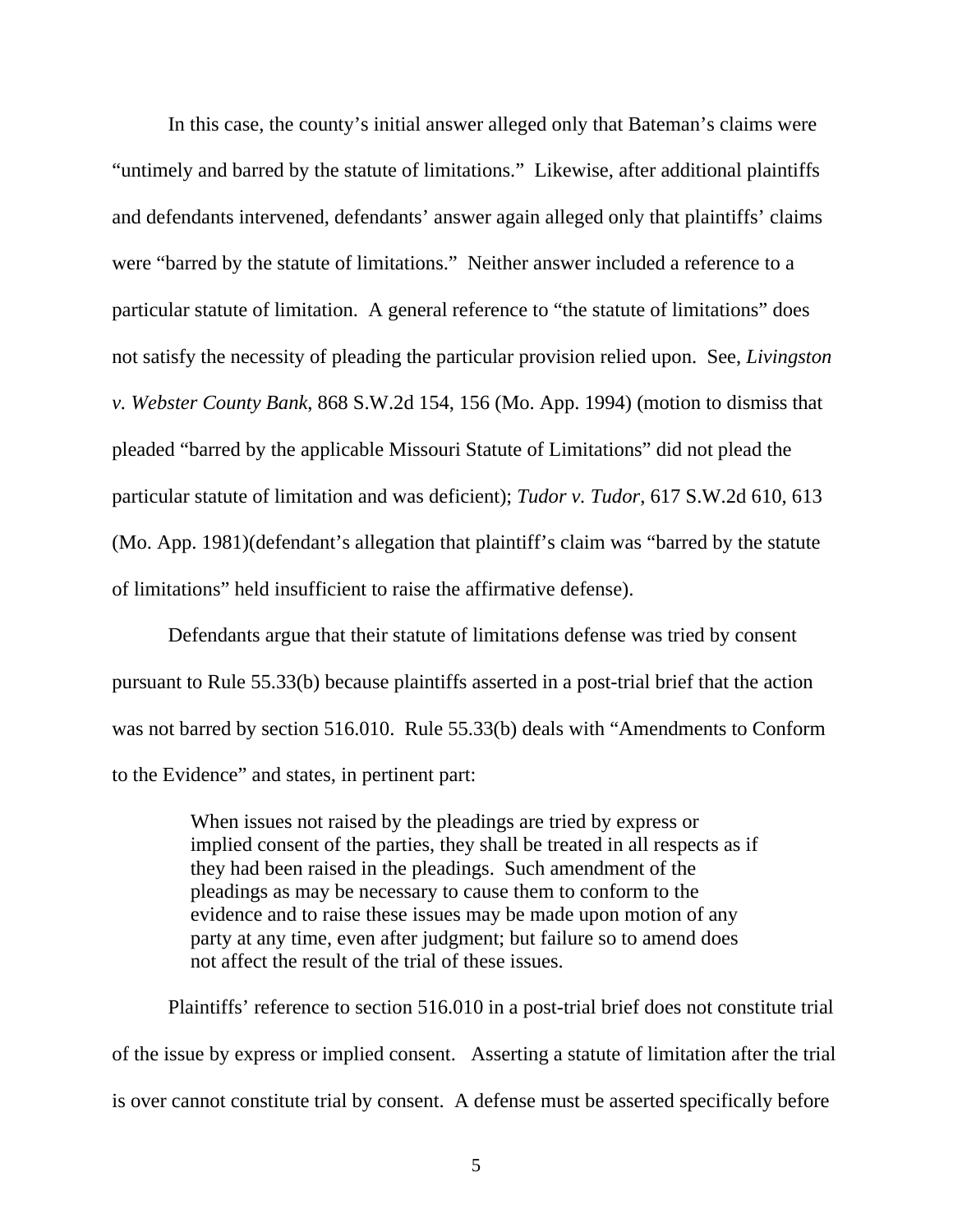the case is decided. *Reynolds,* 323 S.W.3d at 452; *see also Patel v. Pate*, 128 S.W.3d 873, 877 (Mo. App. 2004)(holding that a statute of limitation defense raised for the first time in a motion to dismiss filed at the close of the plaintiffs' evidence was untimely). Defendants did not specifically assert section 516.010 as an affirmative defense prior to trial and thereby waived that defense. Consequently, plaintiffs' action is not barred by the 10-year limitation period set forth in section 516.010.

#### II. BP Lane is a private road

Defendants assert that BP Lane became a public road through statutory dedication, common law dedication and the establishment of a prescriptive easement. Because this was a court-tried case, the trial court's judgment will be affirmed unless there is no substantial evidence to support it, it is against the weight of the evidence or it erroneously declares or applies the law. *Murphy v. Carron*, 536 S.W.2d 30, 32 (Mo. banc 1976). This Court views the evidence and permissible inferences drawn from the evidence in the light most favorable to the judgment. *Suffian v. Usher*, 19 S.W.3d 130, 136 (Mo. banc 2000).

It is undisputed that, in 1980, Bloom was granted three contiguous "street and right of way" easements from his property, now known as BP-II, across the property now known as BP-I. Bloom's easements conferred a right to use part of the property now known as BP-I for the purpose of maintaining an access road from Bloom's property to Mace Road. The easements were granted not only to Bloom but also to his "successors and assigns." Bloom's easements were "easements appurtenant" because they created a dominant tenement (the land that benefits from the easement) and servient tenements (the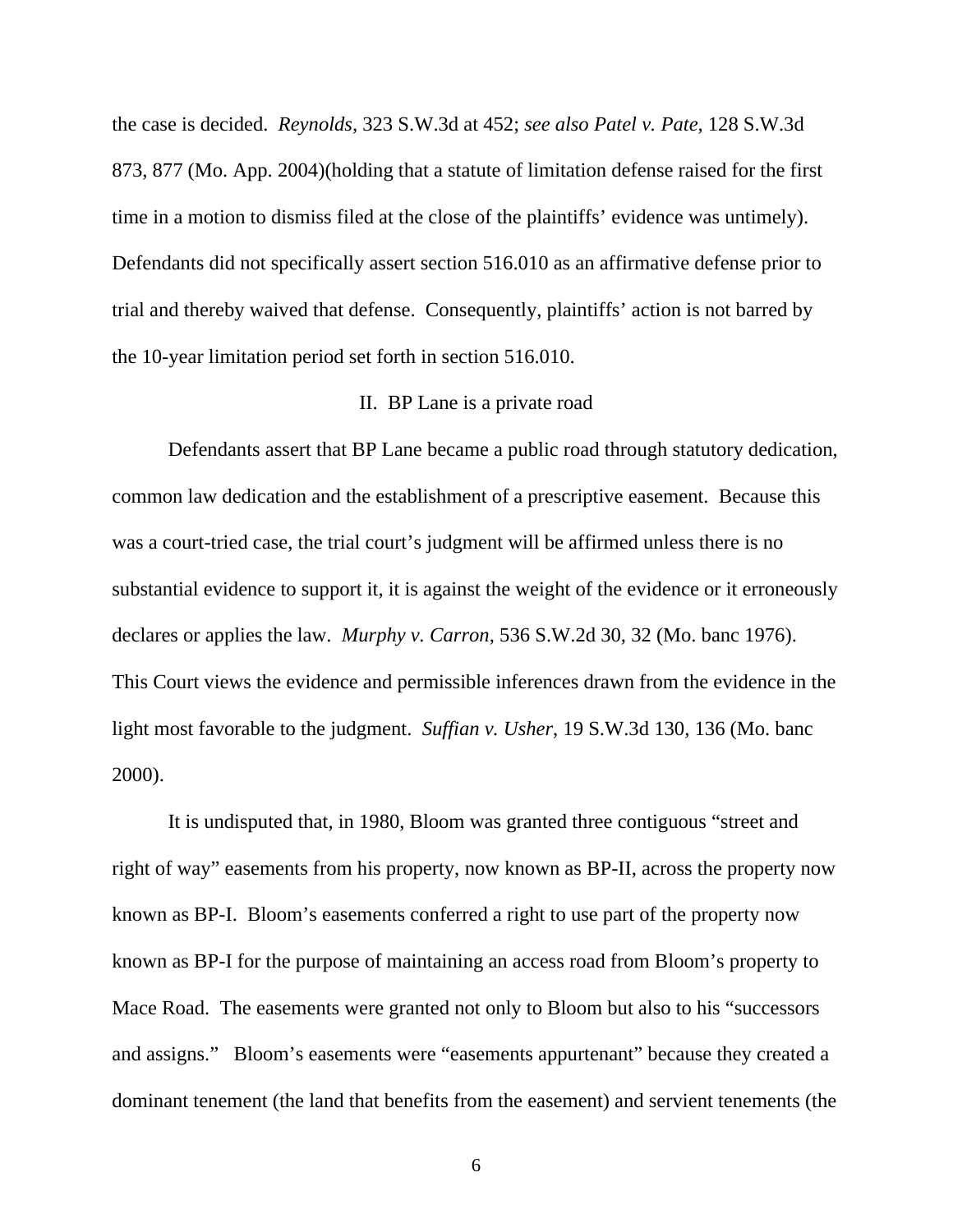land that is burdened by the easement). *See Gardner v. Maffitt*, 74 S.W.2d 604, 606-07 (Mo. 1934). Under the facts of this case, BP-II is the dominant tenement and BP-I is the servient tenement.

Defendants' argument that the easement across BP-I was dedicated to the public fails for two reasons. First, the property owners in BP-I cannot eliminate unilaterally the easements that belonged to Bloom and that were transferred to his successors and assigns in BP-II. The owners of the land platted as BP-I had no power to eliminate the easement for the simple fact that it did not belong to them. This principle is illustrated in *City of Sarcoxie v. Wild*, 64 Mo. App. 403 (1896).

In *Sarcoxie*, Emma Carnahan acquired a 20-acre parcel encumbered by an access easement owned by her neighbor, Herman Wild. *Id.* at 405. Similar to this case, Ms. Carnahan subdivided her land and purported to dedicate Wild's easement as a public road. *Id*. Wild blocked the public road and was convicted of trespass. *Id.* His conviction was reversed because Ms. Carnahan had no power to dedicate Wild's private easement to public use because her property was the servient estate to Wild's easement. *Id.* at 406. Her title was encumbered by Wild's property interest in the easement. *Id.*  Because Wild did not consent to the dedication of his private easement to the public, Ms. Carnahan's purported dedication was a nullity. Wild could not be deprived of his easement "without his consent, or by some lawful and regular proceeding." *Id.* 

 The purported dedication of the easement over BP-I and owned by the "successors and assigns" of Bloom fails for the same reasons as Carnahan's purported dedication in *Sarcoxie.* The owners of land in BP-II were entitled to retain their easement across BP-I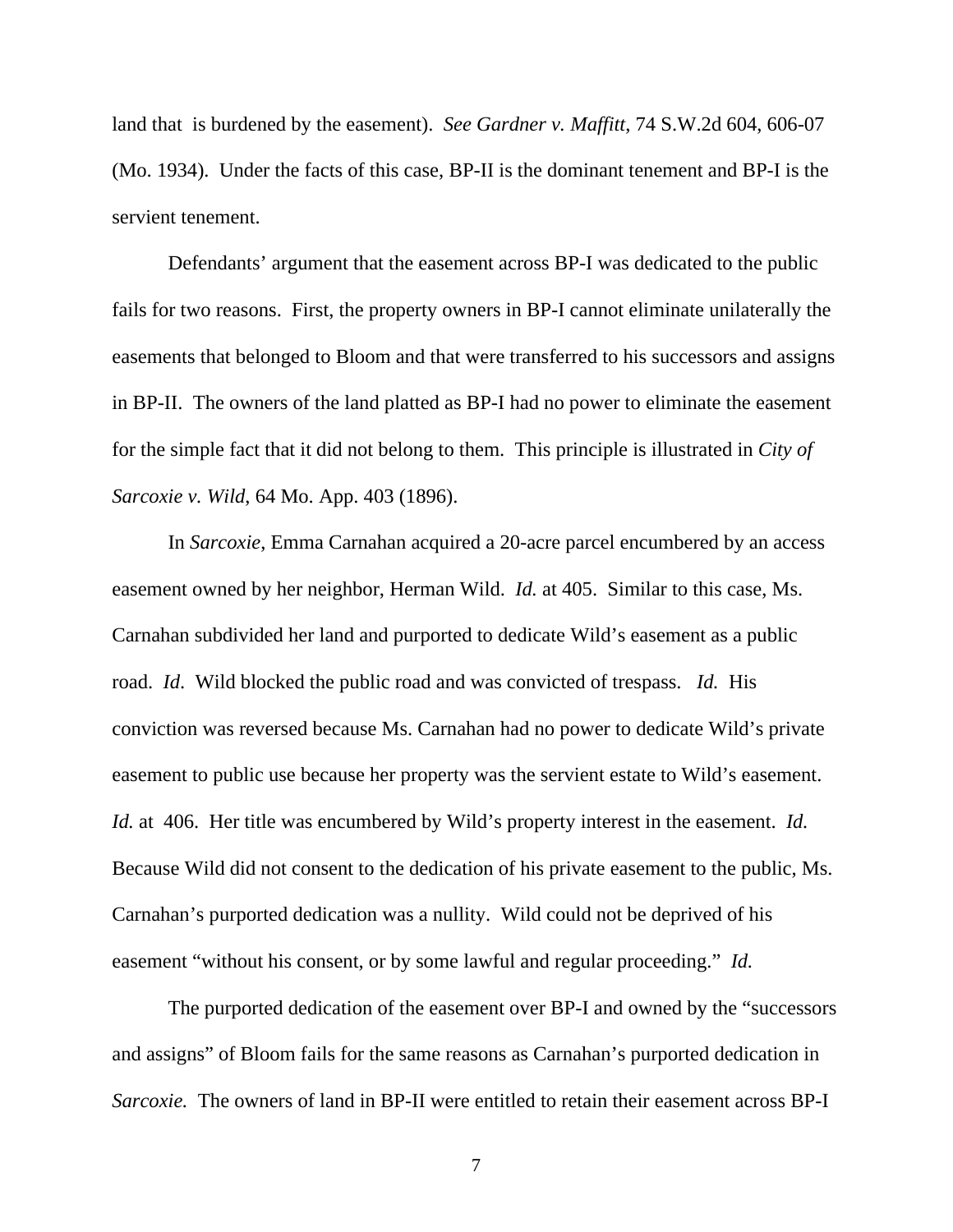unless they either consented to the dedication or the easement was eliminated via some other legal proceeding. That did not happen in this case.

The fact that the easement owners did not consent to the dedication disposes of defendants' argument that BP Lane became a public road pursuant to section 445.070. Section 445.070 provides that a recorded plat is a "sufficient conveyance to vest the fee of such parcels of land as are therein named, described, or intended for public use in such city," or "in the proper county …." However, as established above, the BP-I plat did not eliminate the easement because neither Bloom nor his successors relinquished their easements and there was no "lawful or regular proceeding" to divest them of the easements. Interpreting section 445.070 in the manner advocated by defendants would require this Court to sanction the condemnation of a privately held easement without just compensation. This Court will not interpret a statute in a manner that leads to an unconstitutional result. *See*, *Cascio v. Beam*, 594 S.W.2d 942, 946 (Mo. banc 1980)( [A] court should avoid a construction which would bring a statute into conflict with constitutional limitations").

Defendants also argue that the BP-II plat converted BP Lane from a private to a public road. It did not. The BP-II plat, which subdivided the dominant tenement, did not eliminate the easements because the plat purported only to dedicate to public use the "streets and roads shown on this Plat …." A plat is interpreted according to its plain language. *Saladin v. Jennings,* 111 S.W.3d 435, 441 (Mo. App. 2003). The BP-II plat did not refer to the BP-I easements and, therefore, did not purport to dedicate the BP-I easements to public use. Moreover, as the trial court found, the portion of the road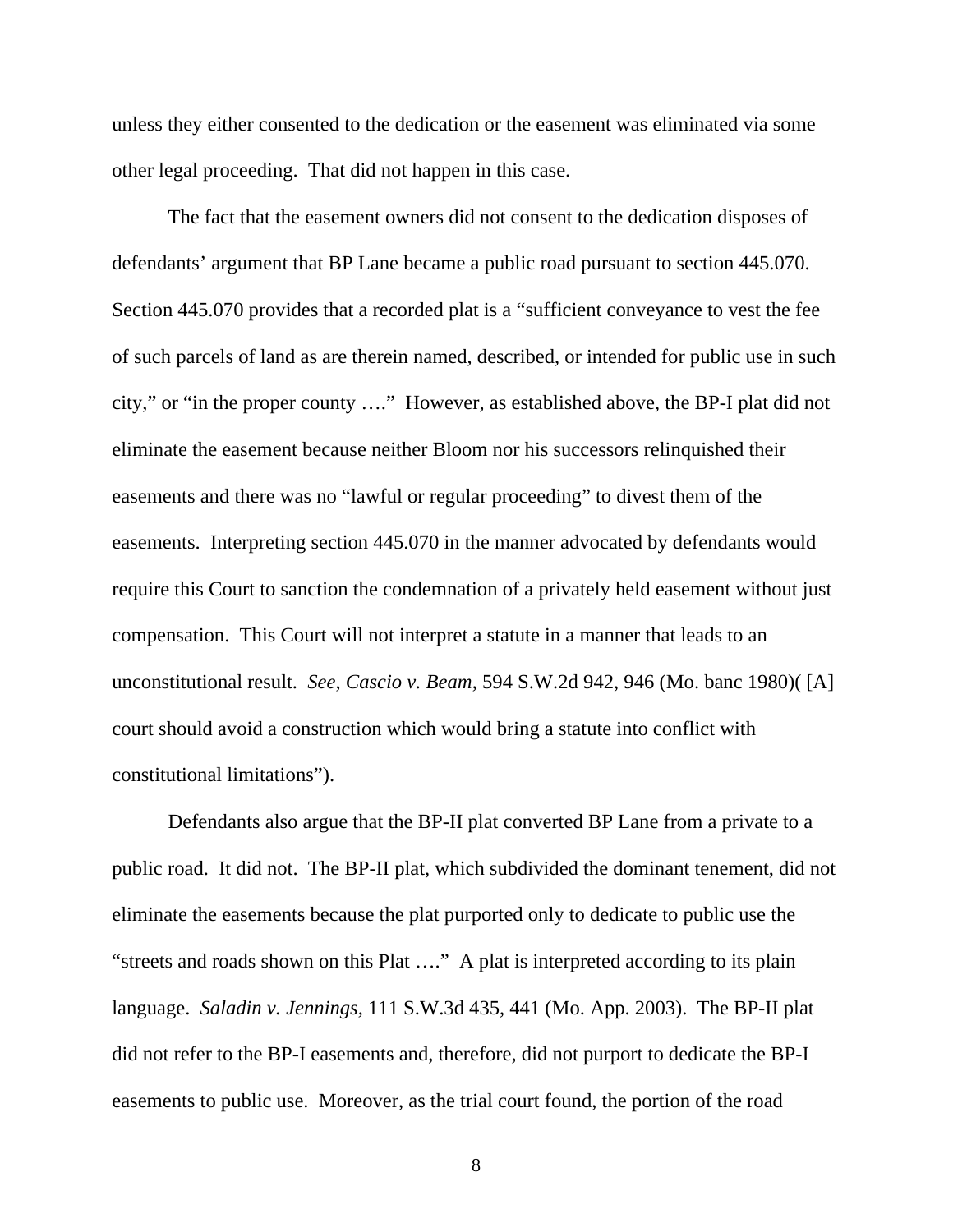through BP-II had no continuity with a public road when BP-II was platted. Generally, a private road will not be dedicated to public use if, at the time of the purported dedication, the private road does not connect to a public road. *White v. Meadow Park Land Co.,* 213 S.W.2d 123, 126 (Mo. App. 1948). The BP-II plat did not convert BP Lane to a public road.

The second reason that defendants' argument fails is that the trial court found, as factual matter, that there was no public use of BP Lane. There was ample testimony from residents of BP-I and BP-II to support this finding and, under the applicable standard of review, this Court defers to the finding that BP Lane was not used as a public road. The fact that BP Lane was not used as a public road disposes of defendants' remaining arguments that BP Lane was dedicated as a public road pursuant to section 228.190.1, common law dedication and by establishment of a prescriptive easement.

Section 228.190.1 provides in pertinent part:

"All roads in this state that have been established by any order of the county commission, and have been used as public highways for a period of ten years or more, shall be deemed legally established public roads; and all roads that have been used as such by the public continuously, and upon which there shall have been expended public money or labor for such period shall be deemed legally established roads …."

All dedications under section 228.190.1 are premised on public use for a period of 10 years or more. There was no dedication of BP Lane to the public pursuant to section 228.190.1 because, as the trial court found, there has been no public use of BP Lane.

The lack of public use also disposes of defendants' arguments of common law dedication and prescriptive easement. A common law dedication requires proof of the